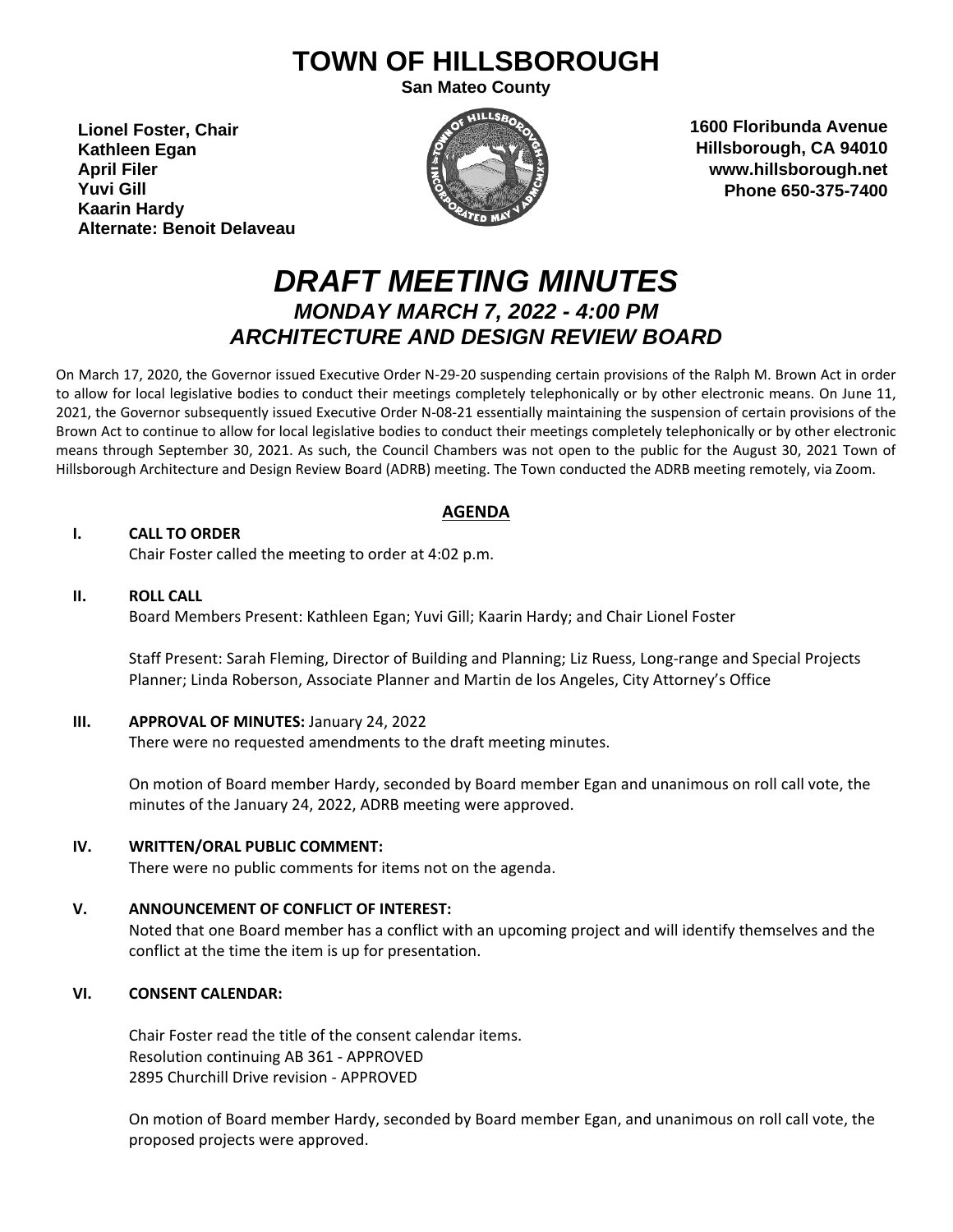Agenda – Architecture and Design Review Board Monday, January 24, 2022 Page 2

#### **3. 1565 Lakeview Drive (APN: 038-074-040) Yao (Tony Ponterio/Muzik Design Studio)**

Request for approval of renovated landscape and new tennis court. The proposed renovation of 8,848 square feet, includes the relocation of an existing driveway (2,100 SF) and new tennis court (6,450 SF), additional landscape area of 298 square feet is proposed to screen the tennis court fence and driveway. The Hillsborough Municipal Code chapter 2.12.070 section A subsection f, requires tennis courts receive review and approval of the Architecture and Design Review Board.

Motion:

**Approve item conditionally, specifically including HMC "Chapter 17.24.010 section B 'no retaining walls in the side setback taller than 4.5'", staff to ensure the image of the tennis court and elevation of court blends with the site and is properly screened to staff satisfaction and noticed for public review.** 

On motion of Board member Egan, seconded by Board member Hardy, and unanimous on roll call vote, the prosed project was conditionally approved.

#### **VII. FORMAL REVIEW ITEMS:**

#### 4.2. **425 Pinehill Rd. (APN: 030-092-080) Hao (Walker Warner Architects)**

*(This project received preliminary review by the ADRB on December 6, 2021.)*

Request for formal design review of new two-story Contemporary style home and detached garage to replace an existing Mid-century modern style home. The existing net lot size is 84,283 square feet with an existing floor area ratio of 4,225 square feet. The current square footage represents 5% floor area ratio where 25% for the first acre and 15 % for the second acre is the maximum allowable or 16,998 square feet. The proposed new structure is 9,495 square feet or 11.3% floor area ratio. The proposed request is for a new residential structure greater than 8,000 square feet and therefore subject to ADRB review and approval.

*The proposed floor area exceeds 8,000 square feet, therefore, unless waived, the project must be submitted to the City Council for review and final disposition. A project may be considered for a waiver of City Council review if both of the following conditions are met (i) there is no unresolved opposition to or concern about the project raised in the public hearing before the architecture and design review board and (ii) the project was unanimously approved by the architecture and design review board with no dissenting votes.*

On motion of Board member Hardy, seconded by Board member Egan, and unanimous on roll call vote, the prosed project was conditionally approved.

#### 5. **888 Culebra Rd. (APN: 031-323-060) Faulkner (Nyhus Design Group)**

*(This project received preliminary review by the ADRB on December 6, 2021.)*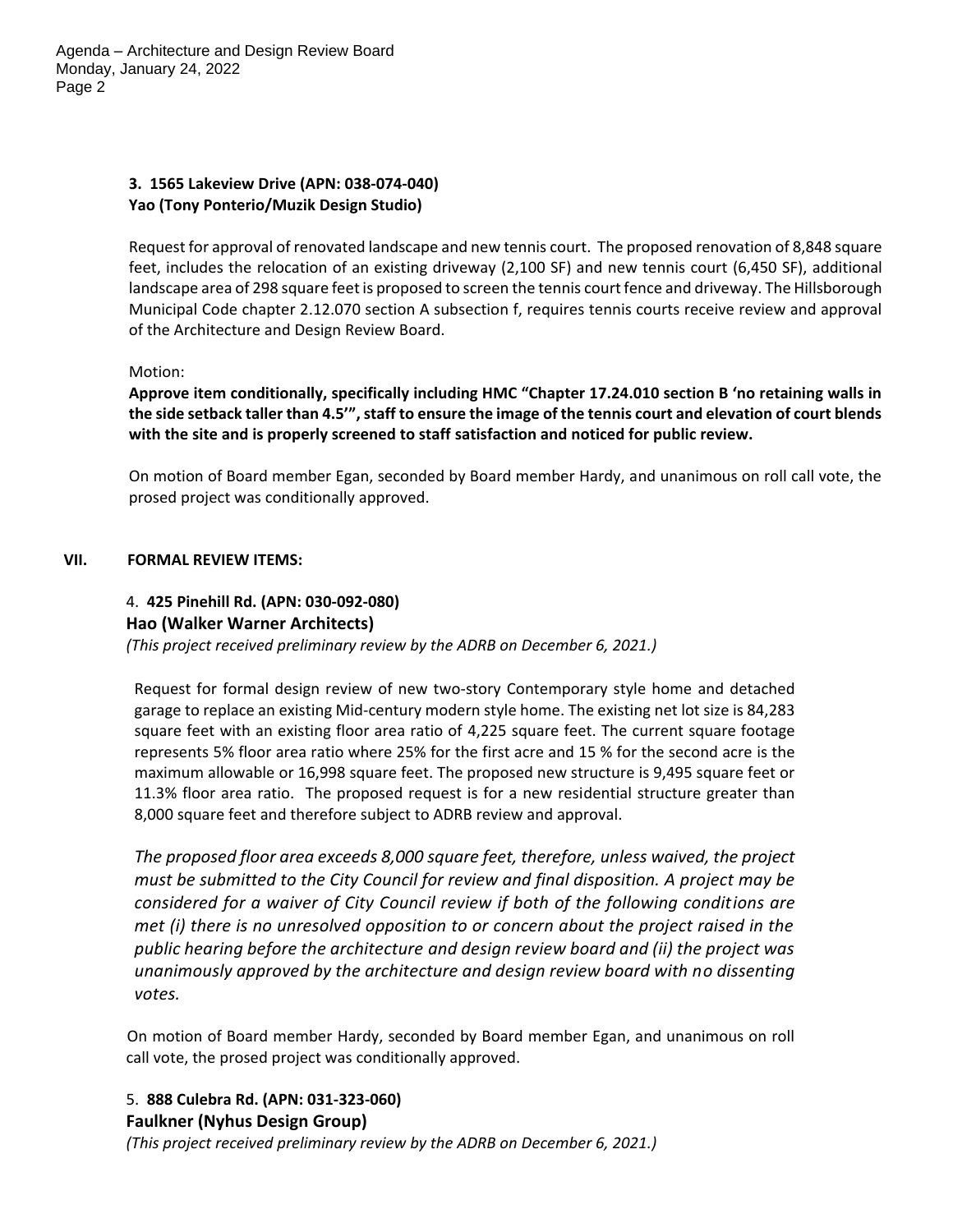Request for formal design review of a new two- story Colonial style home to replace an existing Colonial style home and includes complete landscape redesign. The proposed new structure is 5,320 square feet on a 25,729 square foot lot (20.7% floor area ratio). The proposed request is for a new residential structure and therefore subject to ADRB review and approval.

On motion of Board member Egan, seconded by Board member Gill, and on roll call vote, the proposed project at was approved unanimously.

### 6. **10 Creekwood Way (APN: 032-380-040) Cartlidge (Nyhus Design Group)**

*(This project received preliminary review by the ADRB on December 6, 2021.)*

Request for formal design review of a major architectural renovation and second floor addition to an existing Mid-Century modern style home to an updated Modern style home. The proposed new structure is 7,247 square feet on a 34,237 square foot lot (24.66% floor area ratio) which will replace an existing 4,694 square foot structure with an FAR of 13.7%. The planned work is categorized as Type A, a major residential renovation in that less than 50% of the existing structure will be renovated. While the project does not require associated landscape improvement, it is subject to ADRB review and approval due to a second-floor addition greater than 500 square feet and is visible from the street. Item Continued to a date uncertain.

#### **VIII. PRELIMINARY REVIEW ITEMS:**

#### 74.. **111 Fallen Leaf Dr. (APN: 032-304-040) Fallen Leaf LLC (TRG Architecture / Terra Ferma Landscape Architecture)**

Request for preliminary design review of a new two-story English Country style home to replace an existing Colonial style home. The planned new structure is 9,750 square feet on a net lot size of 40,599 square feet or 24% floor area ratio. The proposed floor area exceeds 8,000 square feet, therefore, unless waived, the project must be submitted to the City Council for review and final disposition.

*The proposed floor area exceeds 8,000 square feet, therefore, unless waived, the project must be submitted to the City Council for review and final disposition. A project may be considered for a waiver of City Council review if both of the following conditions are met (i) there is no unresolved opposition to or concern about the project raised in the public hearing before the architecture and design review board and (ii) the project was unanimously approved by the architecture and design review board with no dissenting votes.*

Board heard presentation from project architect and provided comments.